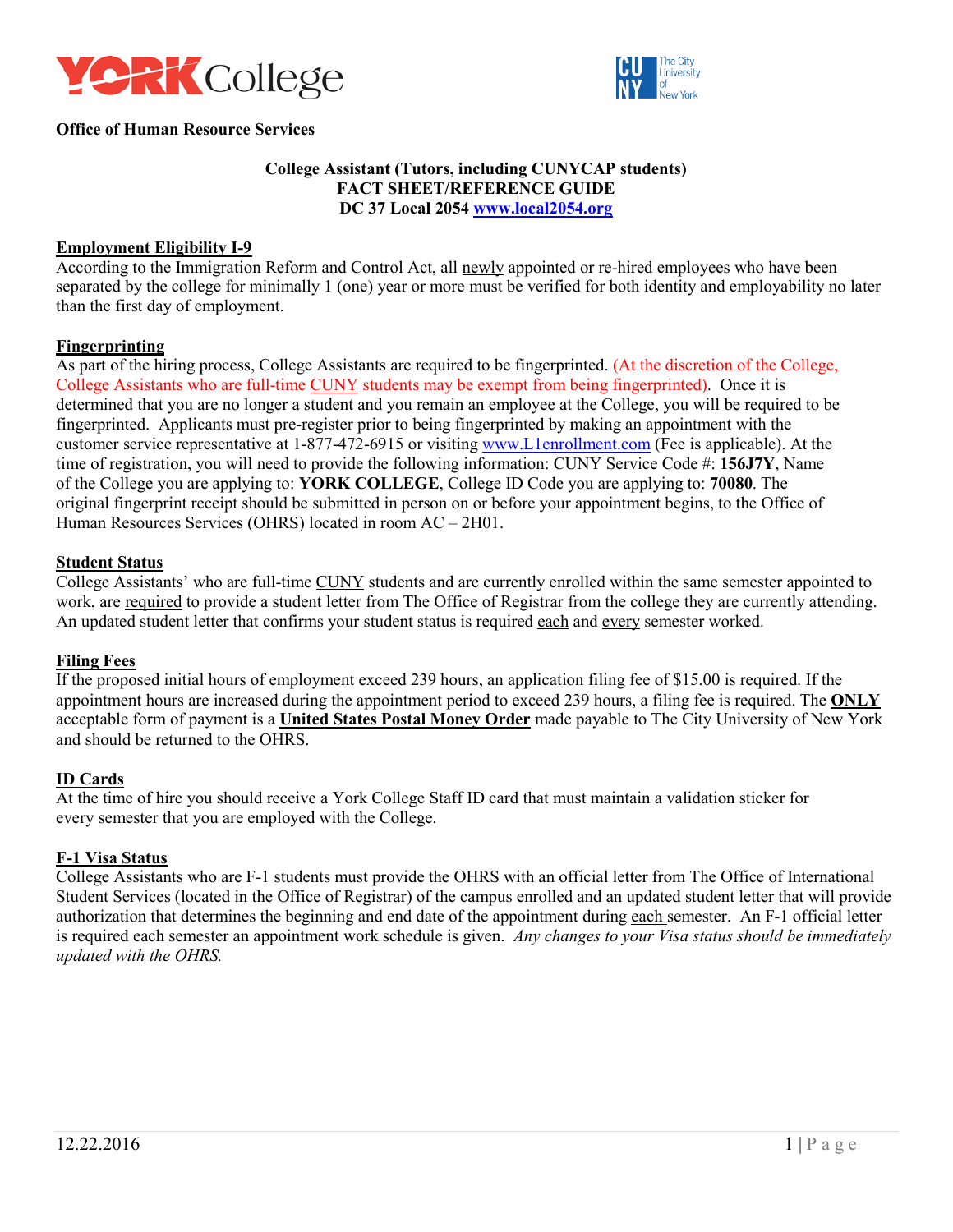



## **College Assistant FACT Sheet**

#### **Union Dues/Agency Shop Fee**

 from union members' paycheck for union dues. This fee is automatically deducted from your paycheck. For additional information you can contact your DC 37 local 2054 at 212.815.1060 or via email at The University and DC 37 Health and Security Plan have agreed that "an employee covered by the Collective Bargaining Agreement shall be subject to an agency shop fee deduction" This fee is equal to the amount deducted local2054@verizon.net.

#### **Retirement Benefits**

 Part-time Blue Collar (College Assistants) employees have the option to join the New York City Employees' Retirement System (NYCERS). Membership allows for vesting after 10 years of Credited Service. Go to www.nycers.org for detailed information on NYCERS

#### **Salary Checks**

 All employees, which includes College Assistants, may not begin an work assignment until their appointment has been approved by the Office of Human Resources Services (OHRS). College Assistants are paid on an hourly basis and are required to submit timesheets in accordance with the Hourly Employee payroll schedule which is available in the OHRS.

College Assistants are paid on a 4 week lag and can expect their  $1<sup>st</sup>$  paycheck approximately 4-6 weeks from the start of their appointment providing both OHRS and Payroll are in receipt of all required employment documents.

 College Assistants are eligible to participate in the State's Direct Deposit program and can stop by OHRS located in AC- 2H01 to pick up a form. Paychecks along with direct deposit advises, are distributed from the College's Bursar Office located in room AC-1H01. Please refer to the State payroll calendar for the check issue dates.

#### **Fringe Benefits Eligibility**

Prescription Drugs. College Assistants are *eligible* for these fringe benefits only when a regular work schedule is assigned that includes 17 ½ hours per week and/or 70 hours per month. College Assistants are eligible for health insurance when a regular work schedule is assigned that includes 20 hours per week and is expected to last 6 months or more. To find out if these requirements have been met, an appointment with the Human Resource Benefits Specialist is strongly suggested**. Lunch Breaks**  Fringe benefits are provided by DC 37 Health & Welfare Fund benefits including but not limited to Dental, Optical, and

 of six or more hours which extends over the noonday meal period must take at least 30 minutes off within that The noonday meal period is recognized as extending from 11:00a.m. to 2:00p.m. An employee who works a shift period. Lunch breaks should be assigned by your supervisor.

#### **Tuition Fee Waivers**

 Tuition waivers are not available for part-time employees through York College. However, DC 37 does offer tuition reimbursement to College Assistants who meet their eligibility requirement. Please contact DC 37 at (212) 815-1663 for more information.

#### **Annual Leave Accrual**

 Staff members employed in the college Assistant title accrue annual leave at the rate of one hour of annual leave for every 15 hours worked for the  $1^{st}$ ,  $2^{nd}$  3<sup>rd</sup> and 4<sup>th</sup> years of continuous service. For the 5<sup>th</sup> year or more of service, annual leave is based upon one hour of annual leave for every 11 hours worked in the 1,2,3 year of years of 500 assigned work hours may be permitted to take approved annual and/or sick leave as it accrues. service. Annual leave accruals may be charged after you have worked 500 hours in each year. After completing 3